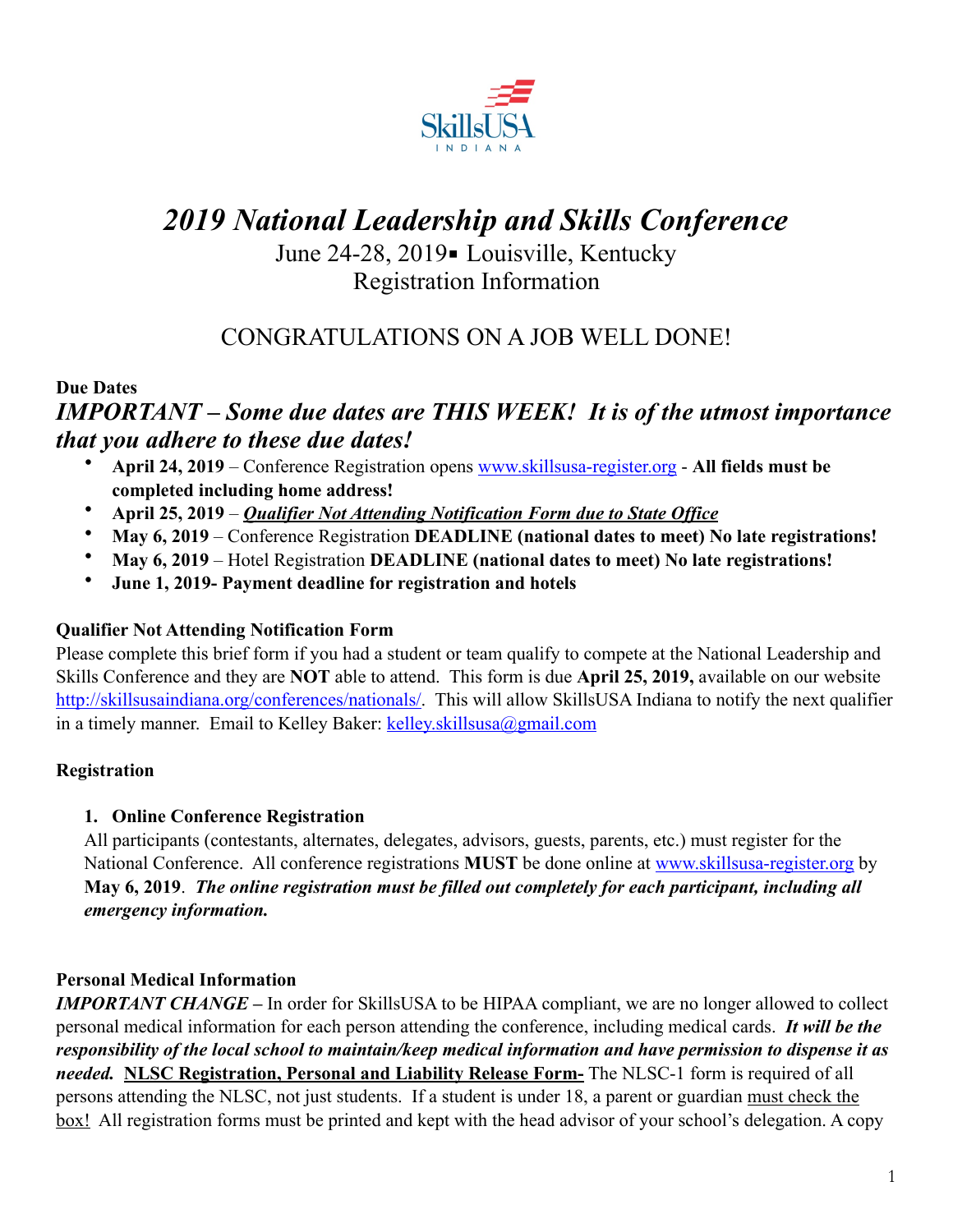should be kept in the student's name badge holder and one with a school representative. Available on our website at<http://skillsusaindiana.org/conferences/nationals/>

#### **Supervision**

Adequate supervision for the students provided by each school:

- One (1) adult is responsible for every seven (7) students attending the conference. Please be sure to register the appropriate number of advisors from your school.
- Each school will decide which advisors are responsible for which students.
- Accountability for any student's misconduct will be the direct responsibility of the advisor in charge of his/her designee.
- Advisors should have available at all times: the name, address, and phone number of the parents/ guardians of each student they are responsible for.

#### **Hotel Arrangements**

 All SkillsUSA Indiana paid participants **MUST** stay in the hotel SkillsUSA assigns to Indiana, no exceptions. This is mandated by the National Office. All Indiana hotel arrangements must be made on the registration form available on our website at **<http://skillsusaindiana.org/conferences/nationals/>** by **May 6, 2019**. Note: All efforts will be made to accommodate your requested room type but this might be changed based on our room block.

#### **Indiana Hotel**

SkillsUSA Indiana has been assigned to the Holiday Inn Express & Suites Louisville Downtown hotel for the 2019 National Conference. All SkillsUSA Indiana paid participants **MUST** stay in this hotel, no exceptions. This is mandated by the National Office. Do not make reservations on your own, as all rooms are reserved through SkillsUSA Indiana.

Holiday Inn Express & Suites Louisville Downtown 800 W. Market St. Louisville, KY 40202

\*Hotel check-in through SkillsUSA Indiana begins at **3:00 p.m.** Please note that you will NOT be able to checkin before that time as rooms are not available before that time! UNLOADING OF BUSES WILL NEED TO BE ON THE EAST SIDE OF THE BUILDING, ON 8TH ST., BUSES WILL NOT FIT AT ENTRANCE. If you arrive early make sure you are at St. Anthony's at 5:30 pm.

#### *\*\*Parking Information: More information to come*

*SkillsUSA Indiana may not be able to satisfy all room requests and may need to match you with roommates, either from your school or another school, due to the number of rooms allotted to us.* 

#### **Parents and Family Members**

In order for family members to attend all the events and activities, along with staying at our hotel, they will need to register. They can attend the national conference without registering, but they will not be allowed to stay at our hotel as part of our delegation, attend our state sponsored meals, go to opening ceremonies, attend Skills University Sessions, go to Kentucky Kingdom Amusement Park, or ride the buses. You will register them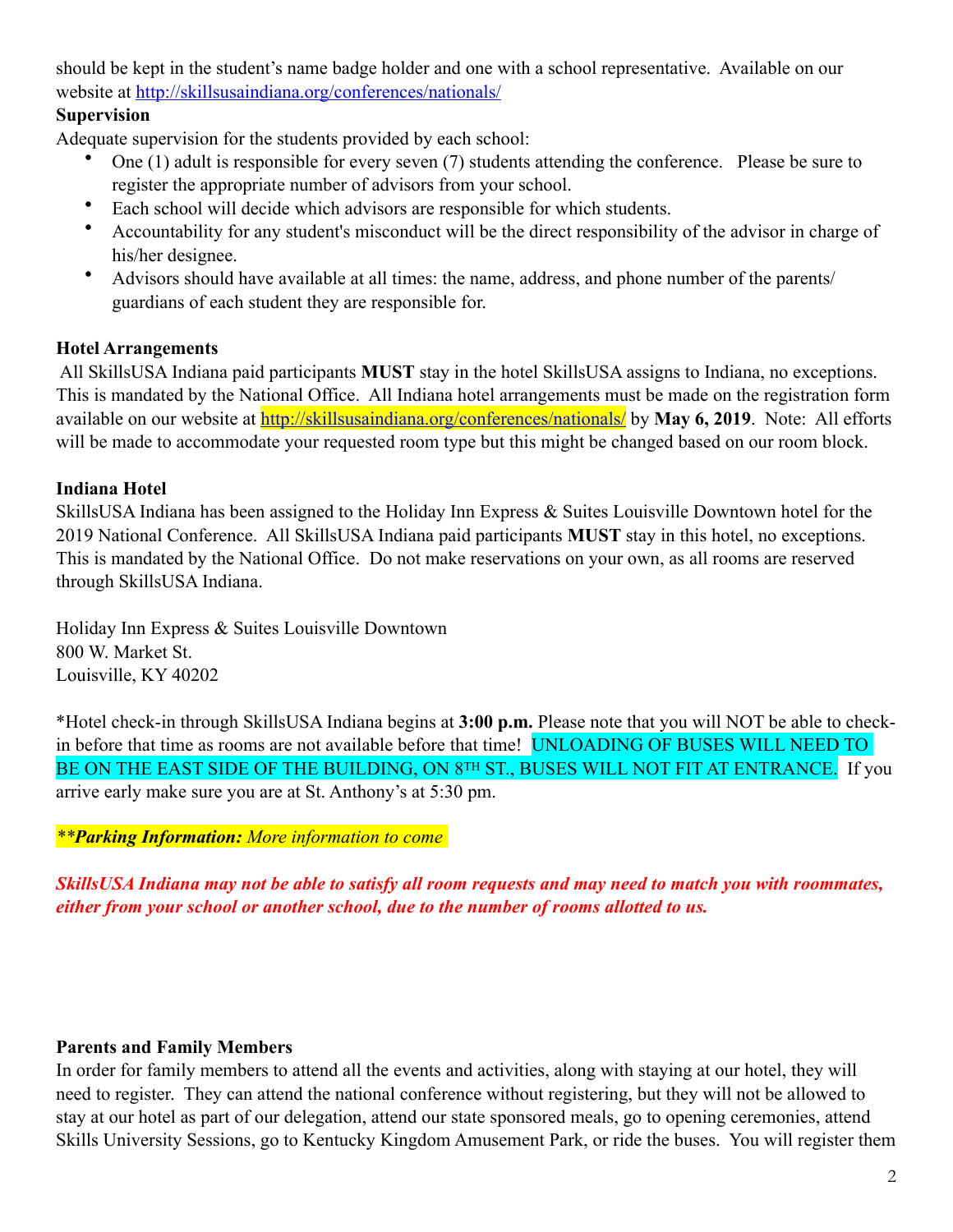as an observer. Room assignments for our room allotment will be the competitors/advisors first; school administrator observers and observer/families. This is a smaller hotel and additional rooms maybe at a different hotel.

#### **Awards Ceremony Passes Sold Online**

SkillsUSA Awards Ceremony pass sales are changing. The new procedure will be through the SkillsUSA website, and sales will begin June 3.

Visit: <https://www.skillsusa.org/events-training/national-leadership-and-skills-conference/>Select the link for Awards Ceremony ticket sales.

The advance purchase will be \$10 each, plus a service fee. A credit card is required for online purchase. Buyers will be required to either download the admission ticket, which contains a barcode, onto their smartphones, or print out a paper copy of the ticket(s) to be admitted to Friday evening's awards at Freedom Hall. No on-site ticket sales will be available. The number of tickets for sale is limited due to seating availability at Freedom Hall. Buy early; once all seats are sold, ticket sales will cease. There will be parking fees at the entrance of the Kentucky Exposition Center (KEC). For more information on parking: [https://www.skillsusa.org/events](https://www.skillsusa.org/events-training/national-leadership-and-skillsconference/registration-and-logistics/parking/)[training/national-leadership-and-skillsconference/registration-and-logistics/parking/](https://www.skillsusa.org/events-training/national-leadership-and-skillsconference/registration-and-logistics/parking/) 

#### **Full Program Available on Conference App**

 A condensed version of the NLSC program will be included in the annual Awards and Recognition book. Books will be distributed as part of the registration appointment. In addition, there will be a PDF of the entire NLSC program available for attendees to print from the national conference website by June 1. The SkillsUSA National Leadership and Skills Conference official program and all the details will be available through the conference app — also available by June 3.

#### **Registration, State Welcome Dinner and Orientation Meeting**

*All participants must attend the State Welcome Dinner and Orientation Meeting on Monday night, June 24, 2019 at 6:00 pm.* Registration will begin at 5:00 pm until 5:45 pm (NOT EARLIER THAN 5:00PM). The Welcome dinner will begin at 6:00 pm

. The State Orientation Meeting is very important because:

- Vital information regarding the conference and last minute changes will be communicated there.
- All competitors take the Leadership Test and need to bring a #2 pencil with them. This is the only time the Leadership Test will be offered.

#### **Professional Development Test**

All competitors will be taking the PDT immediately after the State Orientation Meeting on Monday night. All competitors will need to bring a #2 pencil with them, as none will be available at the meeting. This is the only time the PDT will be offered.

#### **Changes**

Any changes must be done via the state office.

#### **The mikeroweWORKS Foundation Competitor Scholarship**

The mikeroweWORKS Foundation, in partnership with SkillsUSA, offers a \$1,000 scholarship opportunity for SkillsUSA members who have competed and placed first in their state association competition.

The scholarship provides support for SkillsUSA state contest winners who have insufficient personal, chapter, school or community resources to participate at the 2019 SkillsUSA Championships in Louisville, Ky.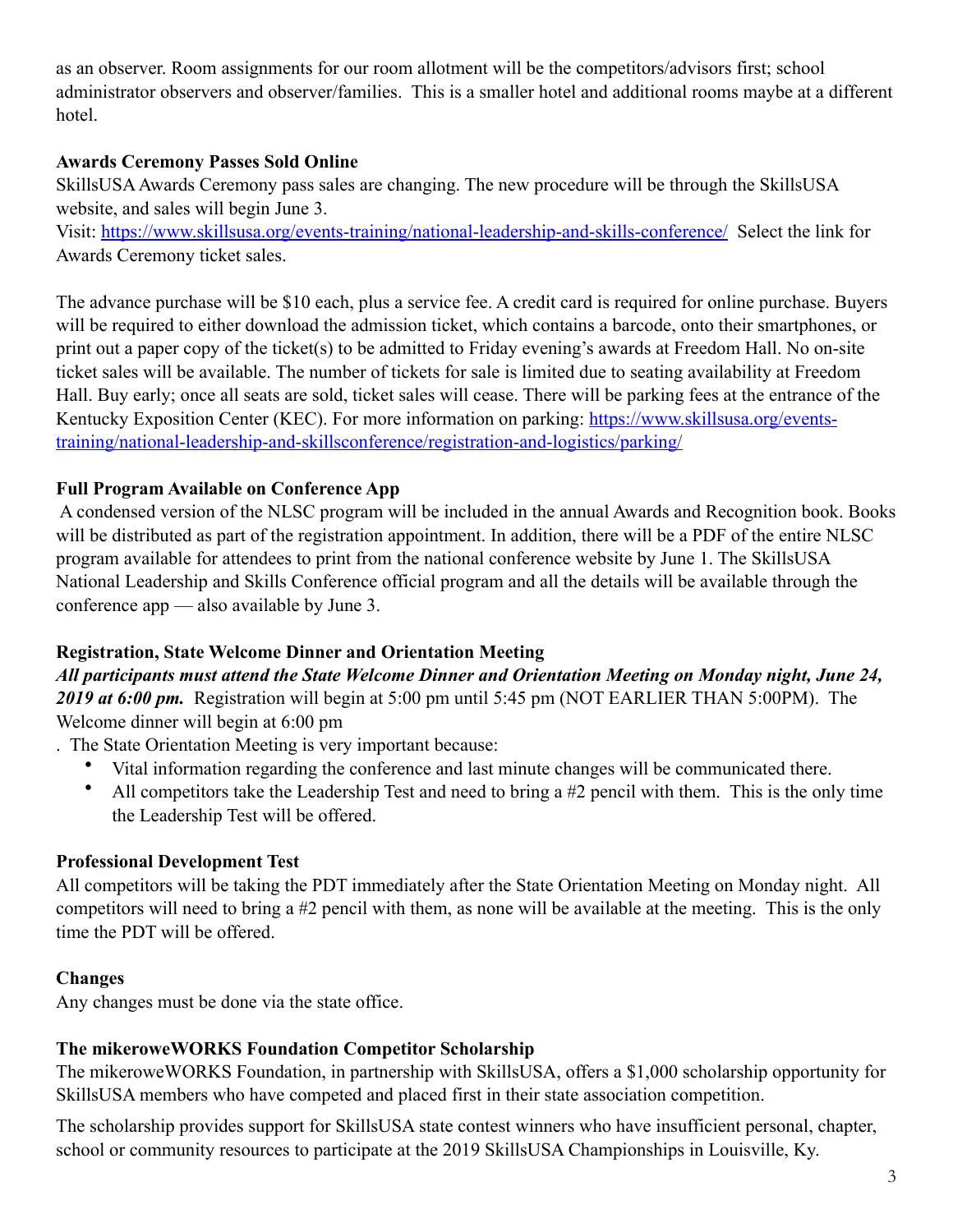Scholarships will be awarded, based on need, to offset the costs of travel and participation in the national championships.

The award is based on a student-written, one-page narrative describing the student's financial need for the scholarship including the lack of school or community resources. Preference will be given to applicants from program areas of manufacturing and industrial applications, construction, technical computer applications, firefighting, electronics and transportation.

Students may be nominated with a letter of recommendation written by their SkillsUSA advisor or state director. Applications must be submitted via the online form to the national headquarters of SkillsUSA for review and determination by **midnight ET May 15**. Recipients will be informed on June 1.

#### **Requirements**

To apply for the mikeroweWORKS Foundation Travel Scholarship, applicants:

- Must be a gold-medal winner at their 2019 state competition, advancing to national competition
- Have never attended the National Leadership and Skills Conference prior to this year
- Be a SkillsUSA member in good standing
- Must reasonably demonstrate financial need for scholarship
- Must submit application and attachments via online submission no later than **May 15, 2019, at midnight ET**
- Will preferably be enrolled in program areas of manufacturing and industrial applications, construction, technical computer applications, firefighting, electronics and transportation

Full details and application can be found at: *[www.skillsusa.org/membership-resources/scholarships-financial](http://www.skillsusa.org/membership-resources/scholarships-financial-aid/the-mikeroweworks-foundation-travel-scholarship/)[aid/the-mikeroweworks-foundation-travel-scholarship/](http://www.skillsusa.org/membership-resources/scholarships-financial-aid/the-mikeroweworks-foundation-travel-scholarship/)*



# *2019 National Leadership and Skills Conference*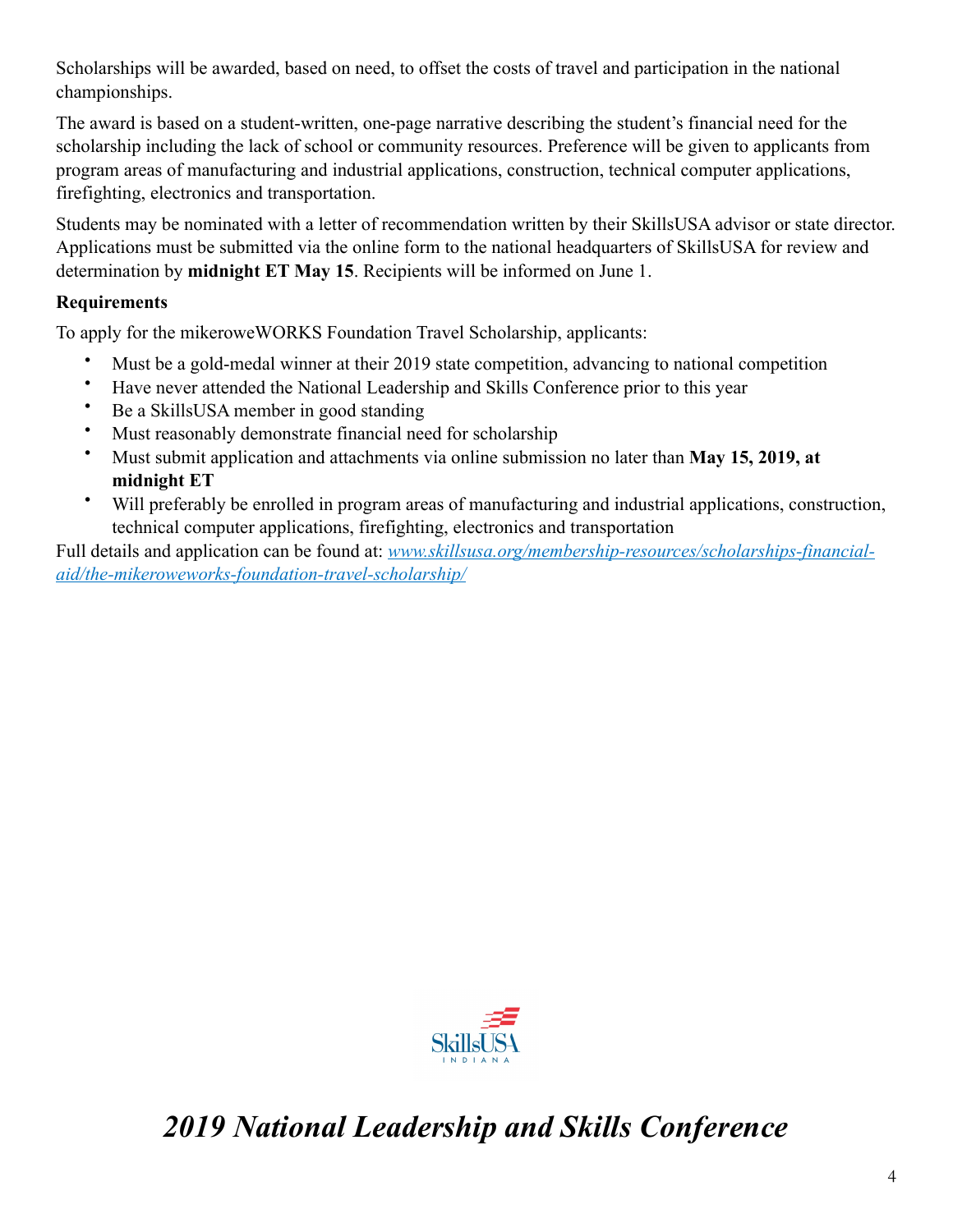## June 24-28, 2019 - Louisville, Kentucky National Conference Information

#### **SkillsUSA Indiana State Events**

There are several SkillsUSA Indiana state sponsored events planned at the National Conference. All events are mandatory and will be held at the locations listed.

- Monday Registration 5:00 pm- 5:45 pm (NOT BEFORE 5:00) at St. Anthony (address and directions on different page)
- Monday evening at 6:00 pm Welcome Dinner, State Orientation Meeting and Contestant Leadership Testing (bring a #2 pencil)
- Friday evening immediately following Awards Ceremony State Social and Awards in the KEC

#### **Cell Phone Numbers and Advisor Summer Email**

All advisors are asked to send your cell number and summer email address to Kelley Baker at [kelley.skillsusa@gmail.com](mailto:kelley.skillsusa@gmail.com) by **June 1, 2019**. This cell phone number list will be provided to all advisors in attendance at the National Conference.

#### **Championships Contest Updates**

Please be sure to read the contest updates posted on the National web page at [http://www.skillsusa.org/](http://www.skillsusa.org/competitions/skillsusa-championships/contest-updates/) [competitions/skillsusa-championships/contest-updates/.](http://www.skillsusa.org/competitions/skillsusa-championships/contest-updates/) *VERY IMPORTANT: Please be sure to check the contest updates regularly. Your student will not be prepared for the contest without this information. We want all competitors to be aware of this information and any changes!* 

#### **Résumé Worksheet**

Each student must submit a *one-page* printed resume before the contest starts at the contest site (present to contest coordinator, not judges). This is the only time that resumes can be turned in. Failure to do so will result in a 10 point penalty. Also, do not put them in report folders or any clear sleeves… just the resume.

#### **Clothing Requirement**

The clothing requirement for your contest is found in the Technical Standards. Please be sure to follow this **exactly** as you will receive a penalty for not having the proper clothing, up to 50 points. Be sure to get the proper clothing beforehand as there is no guarantee that you will be able to purchase what you need at the National Conference. Competition uniforms may be purchased at [https://www.skillsusastore.org/products?](https://www.skillsusastore.org/products?s%255Bf%255D%255Bc%255D%255B%255D=%252FCompetition+Apparel+%2526+Accessories) [s%5Bf%5D%5Bc%5D%5B%5D=%2FCompetition+Apparel+%26+Accessories](https://www.skillsusastore.org/products?s%255Bf%255D%255Bc%255D%255B%255D=%252FCompetition+Apparel+%2526+Accessories)

#### **Dress Code**

Registrants traveling as a group should remember that they are representing SkillsUSA and forming a public impression of the organization. When traveling, registrants are not required to wear official SkillsUSA attire, but they are encouraged to wear clothing with the SkillsUSA logo — for example, an embroidered polo shirt with khaki slacks.

At all times, whether traveling or during the conference, registrants' overall appearance should be clean and neat. Their attire should be appropriate for the occasion. Contestants must follow the clothing requirements in the official technical standards for their contests. *During formal events such as the opening and awards ceremonies, official SkillsUSA attire, or official competition uniform is required. ADVISORS- YOU MUST BE IN OFFICIAL SkillsUSA ATTIRE OR BLACK PANTS (NOT JEANS OR CARGO PANTS), WHITE POLO SHIRT, BLACK SHOES. YOU ARE REPRESENTING OUR STATE AS WELL.*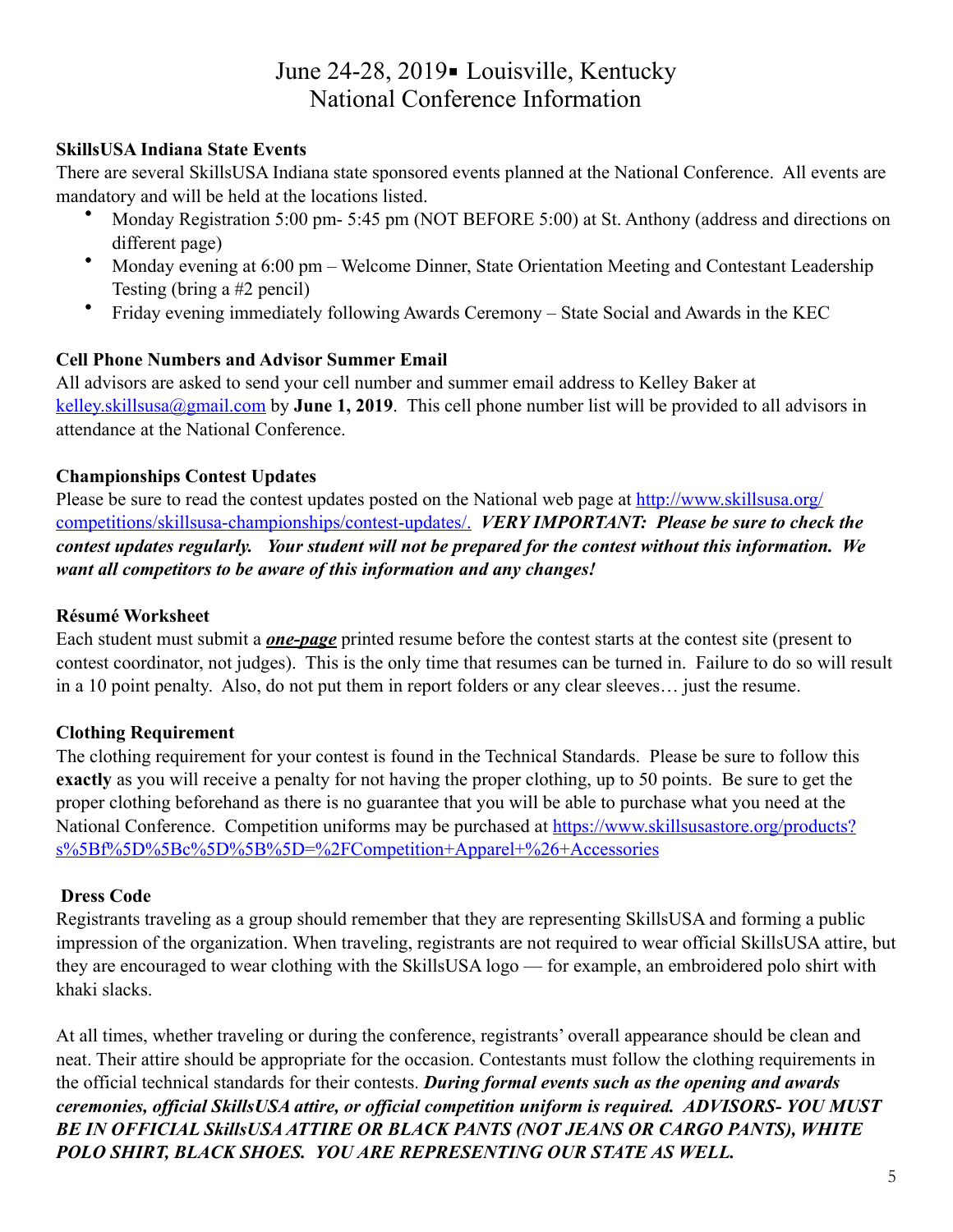#### *\*\*\*IF ANYONE IS NOT IN ABOVE MENTIONED ATTIRE YOU WILL NOT BE ABLE TO SIT IN THE INDIANA DELEGATION SEATING. YOU WILL BE ASKED TO MOVE TO GUEST SEATING.*

#### *NO ONE OTHER THAN THE INDIANA PAID DELEGATION CAN SIT IN THE INDIANA DELEGATION DESIGNATED AREA. WE ARE ONLY ASSIGNED THAT NUMBER OF SEATS. ALL OTHER GUESTS WILL NEED TO SIT IN GUEST SEATING!!!*

#### **Opening and Awards Ceremonies Attire**

#### *Opening and Awards Ceremonies Attire SkillsUSA official attire, professional attire or SkillsUSA*

*Championship work clothing is required*. The dress code for award winners will be strictly enforced. Photos of medalists and industry supporters are used in general, trade and SkillsUSA publications. It is important that all members demonstrate their professionalism by looking the part. Therefore the national Board of Directors has ruled that all contestants receiving medals at the ceremony must be dressed in official SkillsUSA attire\* (see description directly above) or official SkillsUSA Championships work clothing. Winners who are dressed inappropriately will not be allowed on stage. Other attire, jeans, T-shirts, sneakers, boots and sandals are not allowed. Please leave behind any cameras, purses and hats

As an organization, we must portray a professional image to the business, industry, education and government representatives attending the opening and awards sessions. *Advisors if not wearing SkillsUSA Official attire then you must wear black dress pants, white polo shirt and black shoes black socks or you will be asked to leave the Delegation Seating.*

#### **Official SkillsUSA Attire**

- Women: Red SkillsUSA blazer or black jacket, white blouse (collarless or small-collared), knee length black dress skirt or black dress slacks, black sheer (not opaque) or skin-tone seamless hose and black shoes
- Men: Red SkillsUSA blazer or black jacket, white dress shirt, solid black tie, black dress slacks, plain black socks and black dress shoes.

#### **Special Needs Contestant Information**

If you have registered a contestant who will require the assistance of another person at the orientation meeting and during the competition, please complete the information below and submit this form with the official contestant registration form. (Examples: a dyslexic student requiring a reader, a deaf student requiring a signer, etc.)

Please note we can provide sign language specialists, but not translators. If there is a language barrier, we will try and assist; however, the state association will have to bear the cost.

Fill out this form online <https://skillsusa.wufoo.com/forms/special-needs-contestant-information-2019/>

Note: Please specify medical needs such as diabetes, food allergies, wheelchair, etc.

The assistance for those with hearing impaired issues are for the orientations, beginning of the contest and or the debriefing. If they are needed for longer intervals for the entire day, we will work with state SkillsUSA directors on an individual basis.

We do not cover interpreters; if they are needed, we will come to an agreed arrangement.

Please complete the information requested and return this form by June 1 to:

SkillsUSA Championships 14001 SkillsUSA Way Leesburg, VA 20176-5494 703-777-8999 (FAX) or email to: [dworden@skillsusa.org](mailto:dworden@skillsusa.org)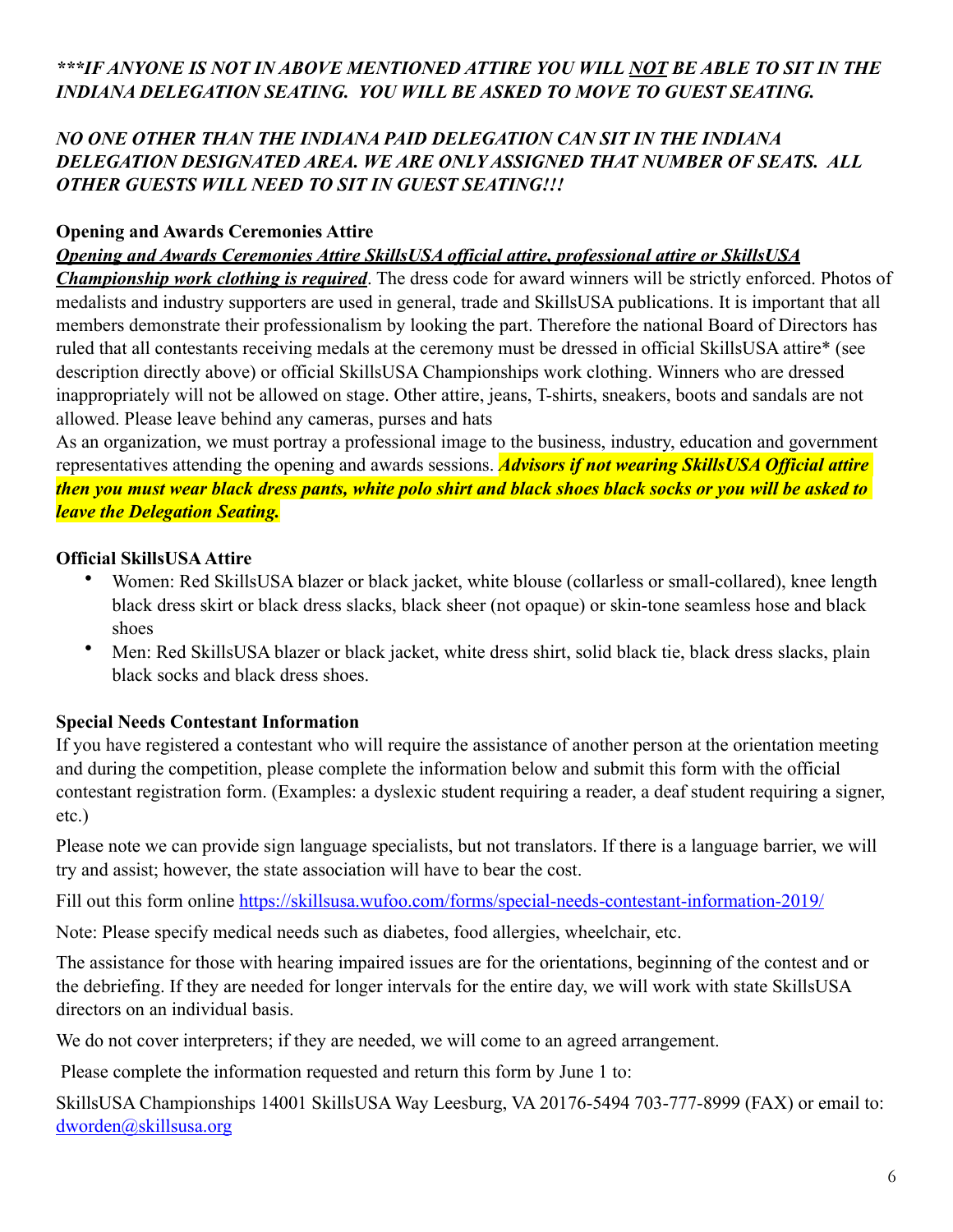#### **National Courtesy Corps**

Students, instructors and alumni requesting to serve on the National Courtesy Corps (NCC) must be current SkillsUSA members. Each chapter sending students must also send an advisor who will assist with supervision of his/her students as well as serve as an NCC member. Courtesy Corps members will register online at the following website: <https://w3.smartreg.com/webreg/SKILLSUSA19/>

#### **Alumni Sponsored Community Service Project**

On Friday June 28, 2019, the SkillsUSA Alumni and Friends Association will host a community service project that will involve approximately 400 volunteers. If you want to participate, please indicate so for each person participating via the online registration at [www.skillsusa-register.org.](http://www.skillsusa-register.org)

#### **National Leadership and Skills Conference Information**

Additional information is available at <http://skillsusaindiana.org/conferences/nationals/>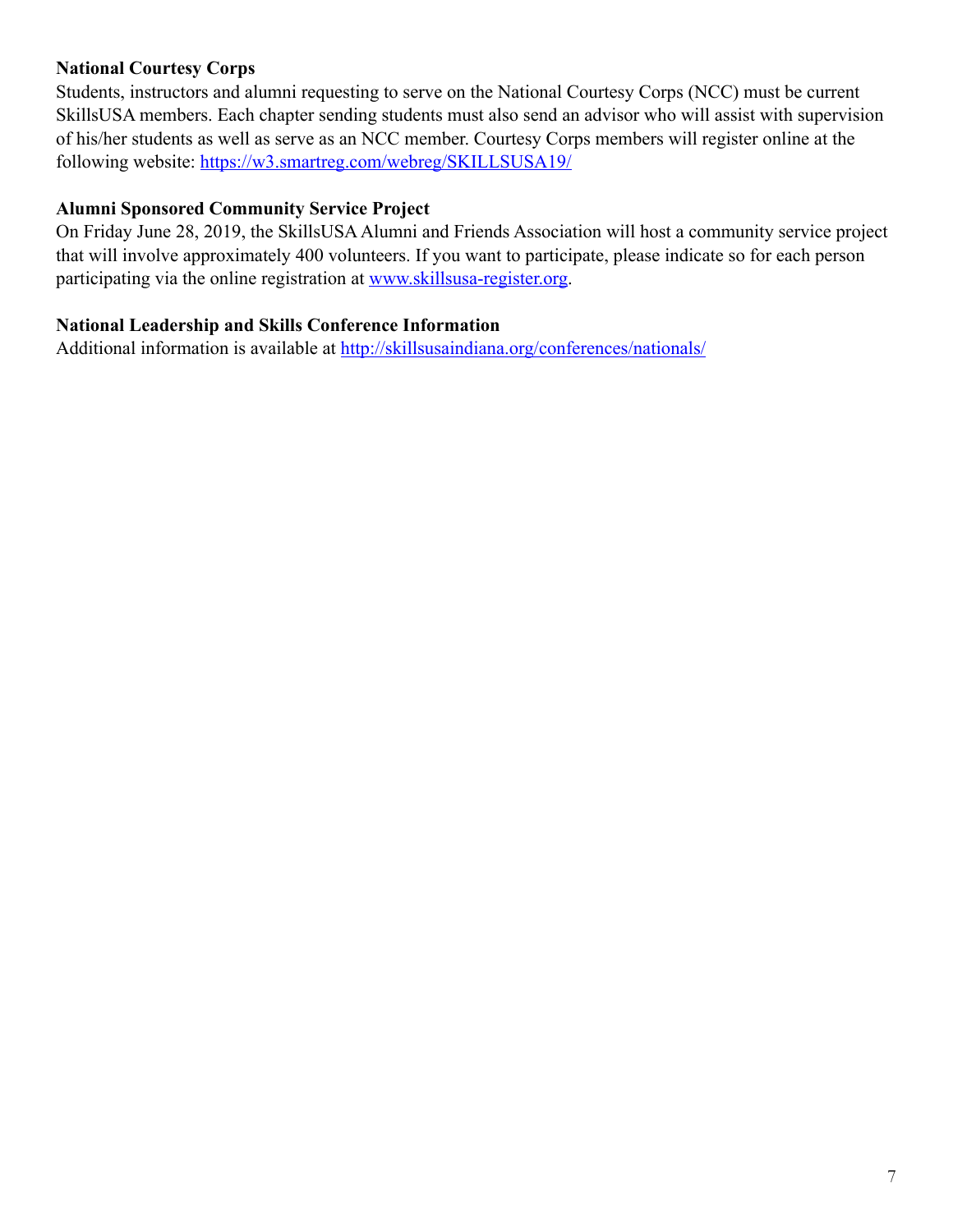

#### 2019 Condensed Agenda *(Tentative — Subject to Change)*  Kentucky Exposition Center Louisville, Ky.

Friday, June 21 9 a.m. Registration Move-in/Setup

Saturday, June 22 7 a.m. SkillsUSA Championships Move-in 8 a.m.-9 a.m. Leverage, Activate and Engage Registration 8 a.m.-9 a.m. Registration — Bulk Materials Setup 9 a.m.-4 p.m. Leverage, Activate and Engage 9:30 a.m.-5 p.m. Conference Registration by State Directors

Sunday, June 23 7 a.m. SkillsUSA Championships Move-in 8:30 a.m.-4 p.m. Leverage, Activate and Engage 9 a.m.-3 p.m. Conference Registration by State Directors

Monday, June 24 7 a.m. SkillsUSA Championships Move-in 8:30 a.m.-3 p.m. Leverage, Activate and Engage 9 a.m. State SkillsUSA Directors Meeting 12 p.m.-6 p.m. SkillsUSA Store Grand Opening 2 p.m. Contest Chairs Meeting 5 -5:45pm- Indiana Delegation Registration- St. Anthony's Catholic Church 6 pm- Indiana Welcome Dinner (orientation/PDT)

Tuesday, June 25 7:30 a.m. International Degree Interviews 7:30 a.m.-12 p.m. Contestant Changes (all must be completed in the system by 12 noon) 7:30 a.m.-5 p.m. SkillsUSA Store 8 a.m.-12:30 p.m. National Officer Candidate Events 9 a.m.-12 p.m. Advisor of the Year Interviews 9 a.m.-4 p.m. TAG Tuesday (Delegates) 10 a.m.-5 p.m. Contestant Orientation Meetings 10 a.m.-5 p.m. SkillsUSA TECHSPO 10 a.m.-5 p.m. SkillsUSA Championships Open to Registered Attendees 12 p.m.-6 p.m. Display Event and Exhibit Setup/Notebook Check-in 4 p.m. Reception with Business Partners 7 p.m. Opening Ceremony

Wednesday, June 26 7:30 a.m. International Degree Interviews 7:30 a.m. Leadership Contestants Report to Contest Area 7:30 a.m.-5 p.m. SkillsUSA Store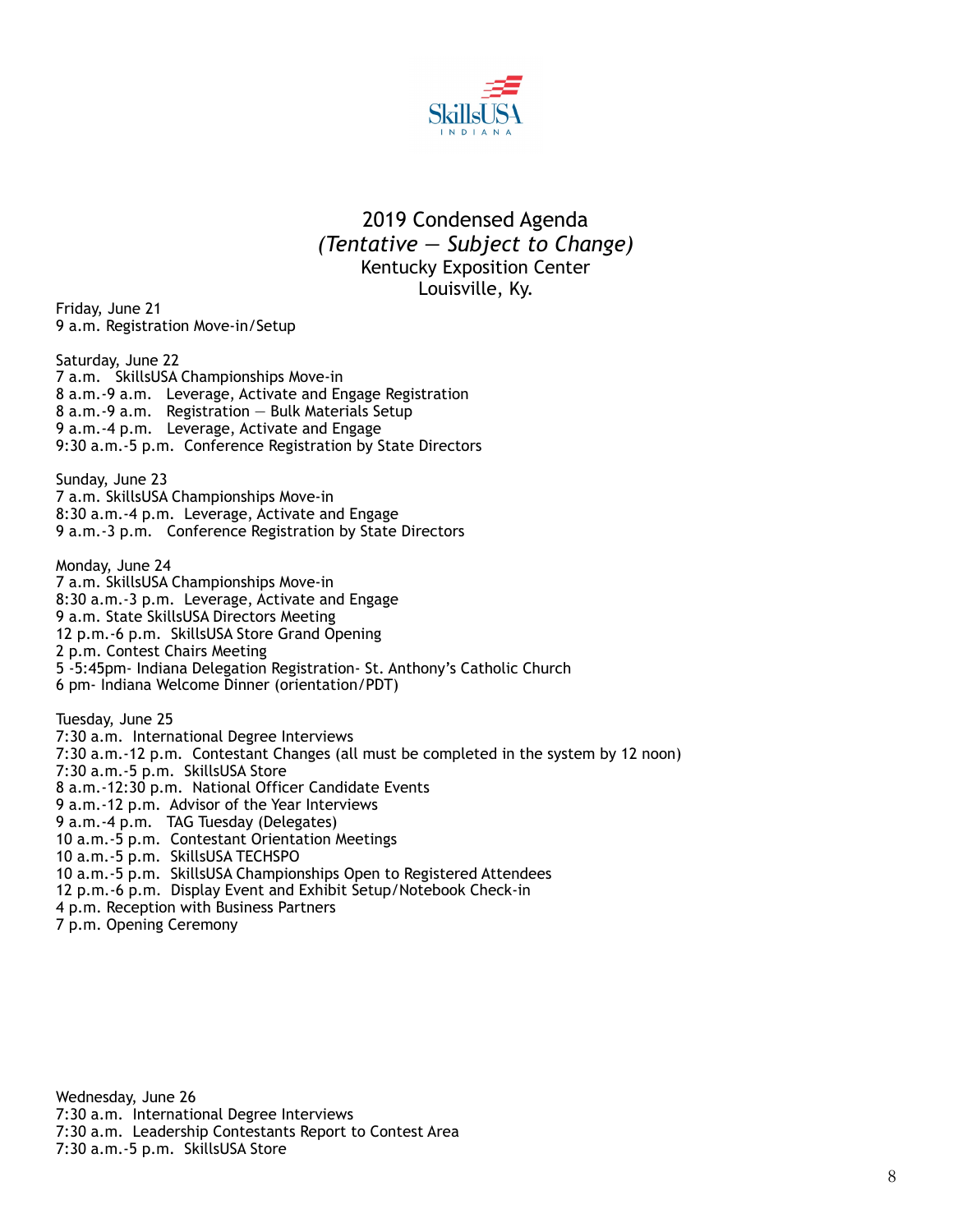7:45 a.m. Advisors Continental Breakfast 8 a.m.-5 p.m. SkillsUSA Championships Open to the Public 8 a.m.-5 p.m. SkillsUSA TECHSPO 8:30 a.m.-9:45 a.m. A Call to Action: Advisors Session 9 a.m.-3 p.m. Kentucky Blood Center Blood Drive (tentative) 9 a.m.-5 p.m. Models of Excellence Interviews 9:30-11:30 a.m. Delegate Kick-off Session — Middle School, High School and College/Postsecondary 10 a.m.-4 p.m. SkillsUSA University 11:30 a.m. Delegates: Lunch on Your Own — Middle School, High School and College/Postsecondary 12:45 p.m. Delegate Business Meeting – Middle School, High School and College/Postsecondary 2:30 p.m. SkillsUSA Corporate Meeting 3:45 p.m.-5:15 p.m. Meet the Candidates Session — High School and College/Postsecondary 6 p.m.-9 p.m. Models of Excellence Dinner 7 p.m. Champions Night at Louisville Bats (President's Volunteer Service Award winners recognized) Thursday, June 27 7:30 a.m. Contestants Report to Contest Area 7:30 a.m.-4 p.m. SkillsUSA Store 8 a.m. Leadership Contests Finals 8 a.m.-5 p.m. SkillsUSA Championships Open to the Public 8 a.m.-5 p.m. SkillsUSA TECHSPO 9 a.m.-1 p.m. All Delegates Tour the Competition Floor — Lunch on your own 9 a.m.-3 p.m. Kentucky Blood Center Blood Drive 10 a.m.-4 p.m. SkillsUSA University 1:30 p.m. Delegate Business Meeting — High School and College/Postsecondary 4 p.m. Meet the Candidates Session — College/Postsecondary 4:45 p.m. Meet the Candidates Session — High School 5:30 p.m. National Officer Candidate Vote — College/Postsecondary 6:30 p.m. Primary Vote: Regional Vice Presidents (if needed) — High School 6 p.m.-7 p.m. Chapters of Distinction Reception Registration 6 p.m.-10 p.m. SkillsUSA Night at Kentucky Kingdom 7 p.m.-9 p.m. Chapters of Distinction Celebration (no admittance once program begins) Friday, June 28 7 a.m.-1:30 p.m. Community Service Project 8 a.m. SkillsUSA Championships Move-out 9 a.m. State SkillsUSA Directors Breakfast 9 a.m.- 1 p.m. SkillsUSA University 10 a.m. State Directors Business Meeting 10 a.m.-3 p.m. Meet the Employer 10 a.m. Delegate Business Meeting — High School 10:30 a.m.-1:30 p.m. ASTS Business Meeting and Teachers Luncheon 12:45 p.m. Meet the Candidates Session — High School

- 2:15 p.m. Final National Officer Candidate Vote High School
- 5 p.m. Awards Ceremony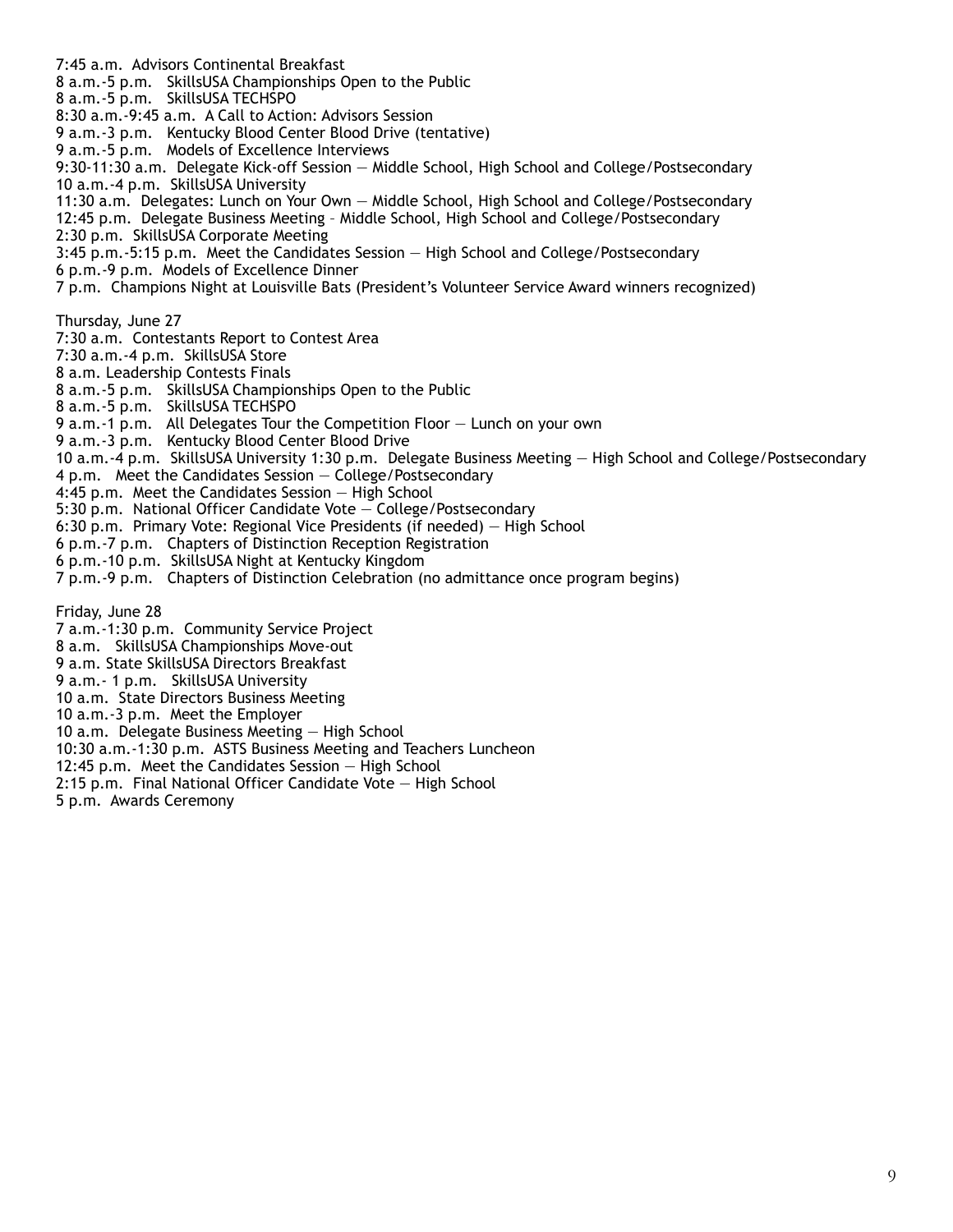

# *2019 National Leadership and Skills Conference*

June 24-28, 2019 - Louisville, Kentucky Hotel Information

#### **Hotel Arrangements Made With:**

Kelley Baker SkillsUSA Indiana PO Box 34689 Indianapolis, IN 46234 317-667-8247 [kelley.skillsusa@gmail.com](mailto:kelley.skillsusa@gmail.com)

#### **Arrangements Included:**

- Conference registration fee
- Five nights' accommodations at the hotel
- Continental Breakfast
- Two meals:
	- o Welcome Dinner on Monday at St. Anthony's in Clarksville
	- o Ice Cream Social on Friday night (following Awards Ceremony) at the KEC
- Trading Pins, State Shirt and State Bling items for Awards Ceremony
- Louisville Bats Baseball Game Wednesday night/Kentucky Kingdom ticket-Thursday
- All Taxes

#### **Cost per Person:**

| Quad (4 people)          | $\frac{\sqrt{2}}{2}$ 563/pp (2 double beds) |
|--------------------------|---------------------------------------------|
| <b>Triple (3 people)</b> | $\frac{\sqrt{2}}{2}$ 644/pp (2 double beds) |
| Double (2 people)        | \$ 806/pp (2 double beds or 1 king bed)     |
| Single (1 person)        | $$1,292.00$ /pp (1 king bed)                |

#### *NEW – Due to a decreased room block, SkillsUSA Indiana may not be able to satisfy all room requests and may need to match you with roommates, either from your school or another school. The maximum number per room will be 4 people.*

#### **Deadlines:**

- **April 24, 2019** Conference Registration opens [www.skillsusa-register.org](http://www.skillsusa-register.org)  **All fields must be completed including home address!**
- **April 25, 2019** Qualifier Not Attending Notification Form due to State Office
- **May 6, 2019** Conference Registration **DEADLINE (national deadline dates to meet) No late registrations!**
- **May 6, 2019** Hotel Registration **DEADLINE (national deadline dates to meet) No late registrations!**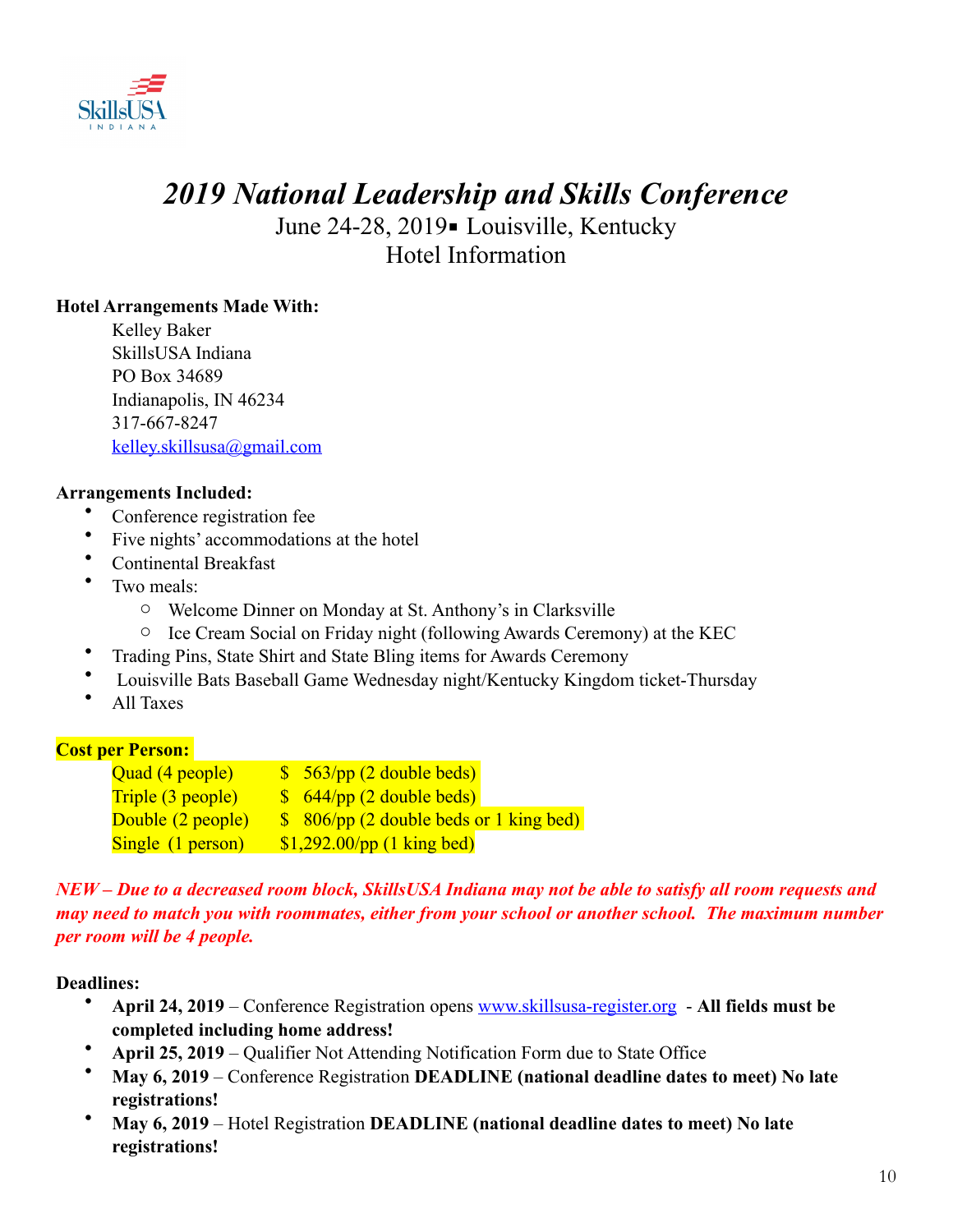• **June 1, 2019- Payment deadline for registration and hotels**



# *2019 National Leadership and Skills Conference*

June 24-28, 2019 - Louisville, Kentucky State Meal/Meeting Agenda

**Monday, June 24, 2019** 

Registration –5:00-5:45 pm Welcome Dinner/Sate Orientation Meeting/ Professional Development Test – 6:00 p.m.

> Held at: St. Anthony of Padua Catholic Church, Clarksville, Inc. 316 North Sherwood Avenue Clarksville, IN 47129

> > *Mandatory attendance for all participants! All contestants must bring a #2 pencil!*

Hotel registration will follow all activities at St. Anthony's unless you very arrive early. *Rooms not available until 3:00 pm* 

Advisor Meeting will be at the hotel at 10:00 p.m. in the conference room off the lobby.

#### **Friday, June 28, 2019**

Ice Cream Social/Acknowledge Medalist Immediately Following Awards Ceremony Held at the KEC South Wing AB-B101 *Parents and family are welcome to attend, if they want to have ice cream they need to have a ticket or badge.*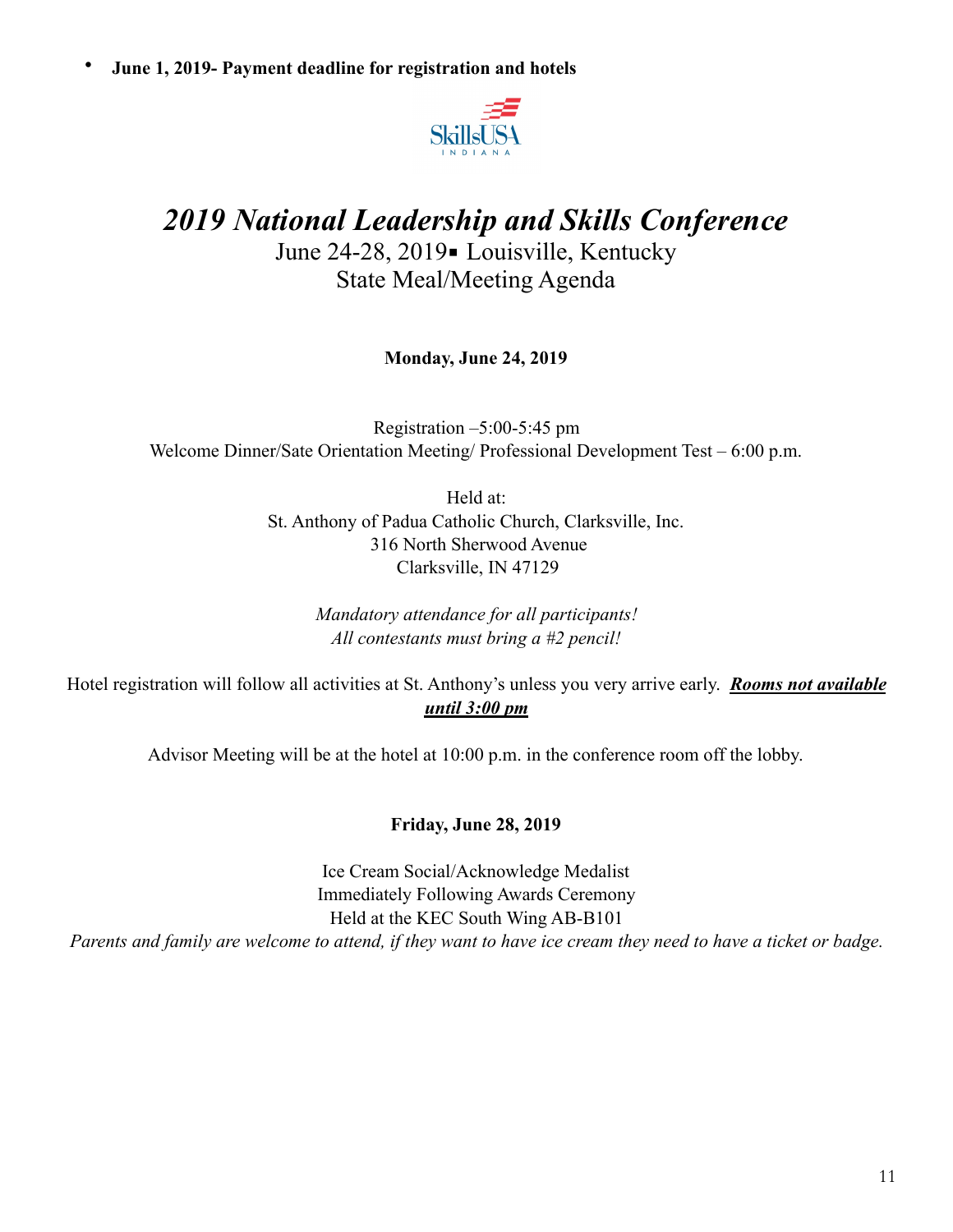

# *2019 National Leadership and Skills Conference*  June 24-28, 2019 - Louisville, Kentucky Qualifier Not Attending Notification Form

Please complete this brief form if you have a student or team qualify to compete at the National Leadership and Skills Conference and they are **NOT** able to attend. This will allow SkillsUSA Indiana to notify the next qualifier in a timely manner.

School: The state of the state of the state of the state of the state of the state of the state of the state of the state of the state of the state of the state of the state of the state of the state of the state of the st

Qualifier Not Attending:

Qualifier's Event:

Advisor's Signature Date

 $\overline{a}$ 

# **Please email this form by April 25, 2019 to [kelley.skillsusa@gmail.com](mailto:kelley.skillsusa@gmail.com)**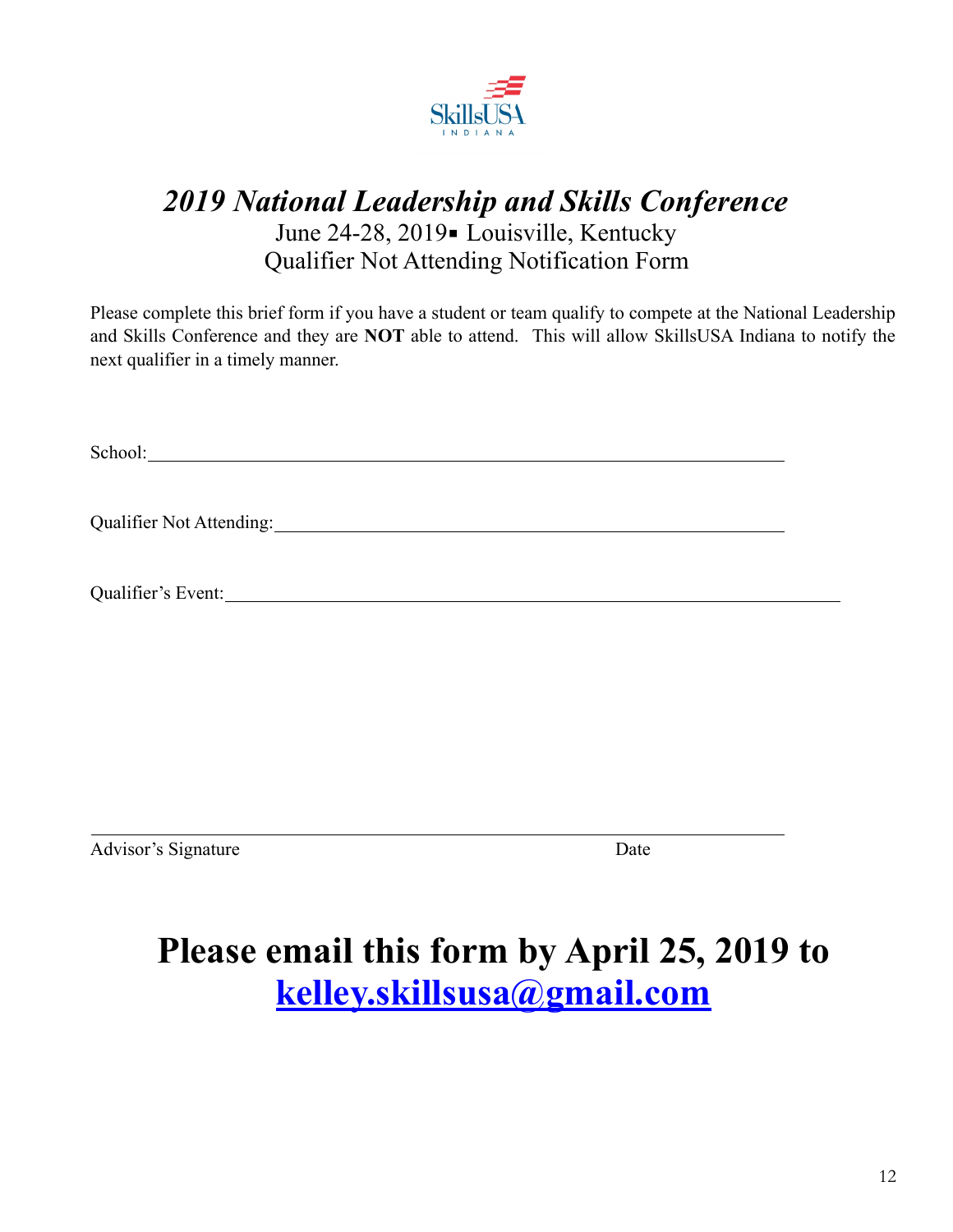# SkillsUSA NLSC REGISTRATION AND HOTEL RESERVATION & PAYMENT SUMMARY FORM

\***Holiday Inn Express & Suites Downtown Louisville**\*

**A MUST DUE DATE** *May 6, 2019*- This form is used to make your hotel reservation! Email to: [kelley.skillsusa@gmail.com](mailto:kelley.skillsusa@gmail.com)

| School & Address:          |       |  |  |  |
|----------------------------|-------|--|--|--|
|                            |       |  |  |  |
|                            |       |  |  |  |
| Advisor $(s)$ :            |       |  |  |  |
|                            |       |  |  |  |
|                            |       |  |  |  |
| Advisor (in charge) Email: |       |  |  |  |
|                            | phone |  |  |  |

| <b>Entire NLSC Package</b>     | # of<br>people<br>per<br>room | Cost per<br>person | <b>Total Costs for Room type</b>    |
|--------------------------------|-------------------------------|--------------------|-------------------------------------|
| <b>QUAD</b> room registrants   | 0                             | \$563.00           | $\overline{\boldsymbol{\varsigma}}$ |
| <b>TRIPLE</b> room registrants | $\overline{0}$                | \$644.00           | $\overline{\mathsf{S}}$             |
| <b>DOUBLE</b> room registrants | $\overline{0}$                | \$806.00           | $\overline{\varsigma}$              |
| <b>SINGLE</b> room registrants | 0                             | \$1,292.0<br>0     | S                                   |

### **TOTAL PACKAGE COSTS:**

## **Included:**

- Conference registration fee
- Five nights' accommodations at the hotel
- Continental Breakfast
- Two meals:
	- o Welcome Dinner on Monday at St. Anthony
	- o Ice Cream Social on Friday night (following Awards Ceremony) at the KEC

**\$\_\_\_\_\_\_\_\_\_\_\_\_\_\_\_\_\_\_\_\_\_\_\_\_\_\_\_\_\_\_\_\_\_\_\_\_\_**

- Trading Pins, State Shirt and State Bling items for Awards Ceremony
- One ticket for Louisville Bats Baseball Game on Wednesday night
- All Taxes and Gratuities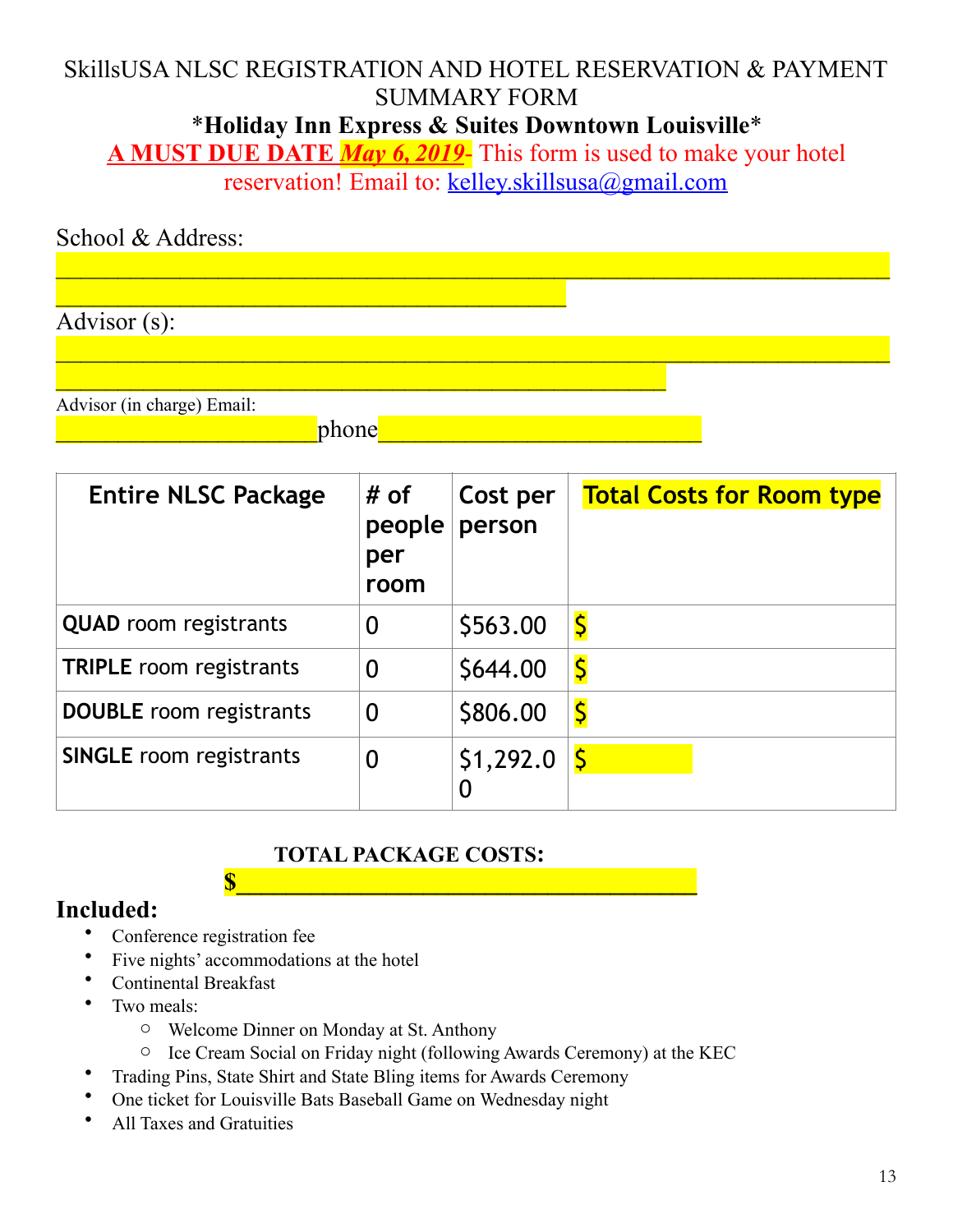### **\*TOTAL AMOUNT DUE TO SkillsUSA INDIANA BY** *June 1, 2019***:**

**\$\_\_\_\_\_\_\_\_\_\_\_\_\_\_\_\_\_\_\_\_\_\_\_**

# **Form 2**

Using this spreadsheet, enter the names of all people staying together in each room for your group. Print both Form 1 and Form 2 and include them with your payment. Please make checks payable to **SkillsUSA Indiana** 

MUST mail payment to: Kelley Baker, SkillsUSA Indiana, P.O. Box 34689, Indianapolis, IN 

**Payment is Due June 1, 2019** 

| <b>ROOM</b>             | <b>ROOM TYPE?</b><br>Q, T, D, S | ROOM OCCUPANTS- LIST NAMES OF PEOPLE GROUPED TOGETHER IN EACH<br><b>ROOM</b> |
|-------------------------|---------------------------------|------------------------------------------------------------------------------|
| $\mathbf 1$             |                                 |                                                                              |
| $\overline{2}$          |                                 |                                                                              |
| $\overline{\mathbf{3}}$ |                                 |                                                                              |
| $\overline{\mathbf{4}}$ |                                 |                                                                              |
| 5                       |                                 |                                                                              |
| 6                       |                                 |                                                                              |
| $\overline{7}$          |                                 |                                                                              |
| 8                       |                                 |                                                                              |
| 9                       |                                 |                                                                              |
| 10                      |                                 |                                                                              |
| 11                      |                                 |                                                                              |
| $12$                    |                                 |                                                                              |
| 13                      |                                 |                                                                              |
| 14                      |                                 |                                                                              |
| 15                      |                                 |                                                                              |
| 16                      |                                 |                                                                              |
| 17                      |                                 |                                                                              |
| 18                      |                                 |                                                                              |
| 19                      |                                 |                                                                              |